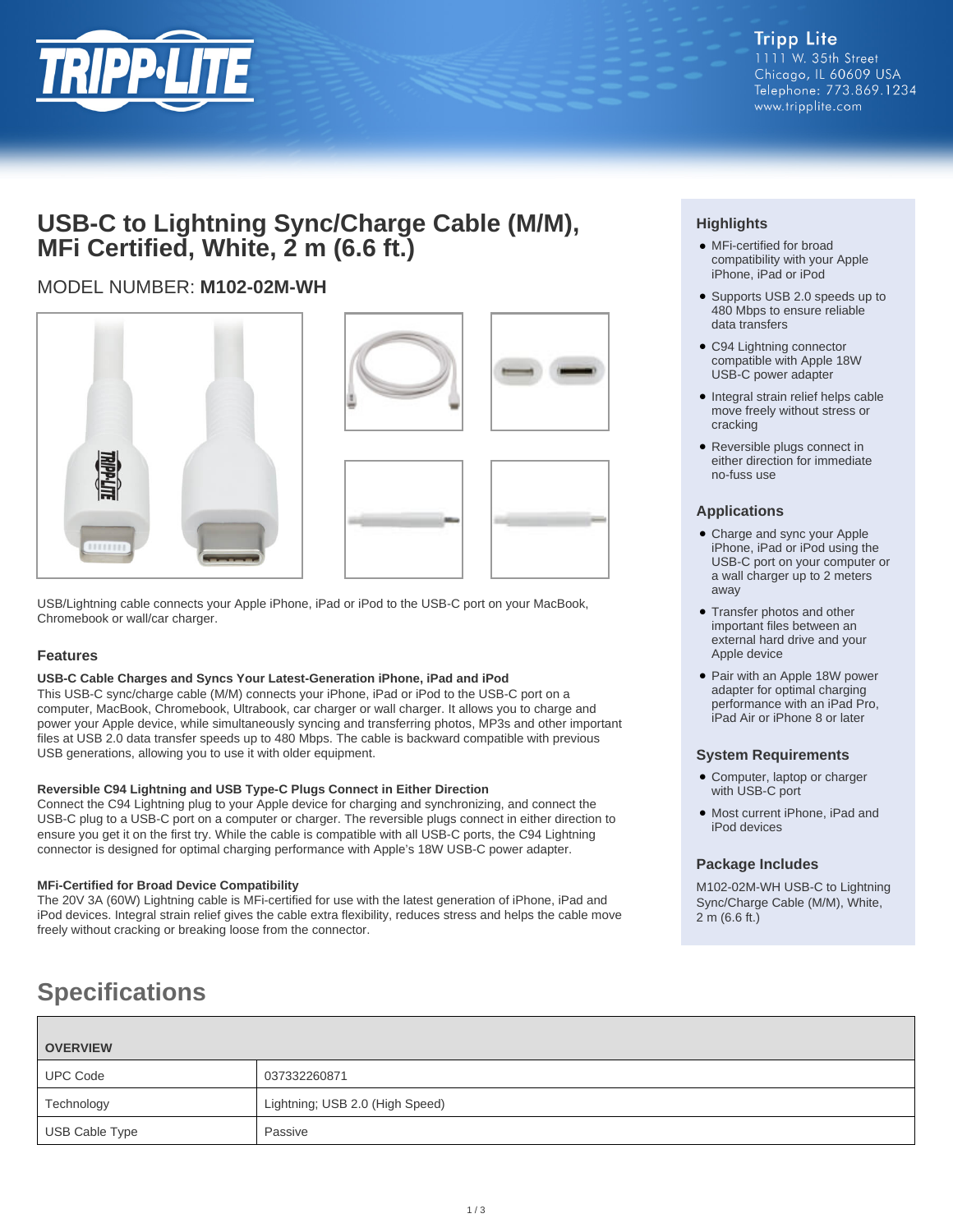

| <b>PHYSICAL</b>                               |                                     |  |
|-----------------------------------------------|-------------------------------------|--|
| Color                                         | White                               |  |
| Material of Construction                      | <b>PVC</b>                          |  |
| Cable Jacket Color                            | White                               |  |
| Cable Jacket Material                         | <b>PVC</b>                          |  |
| Cable Jacket Rating                           | $VW-1$                              |  |
| Cable Outer Diameter (OD)                     | 4.0mm                               |  |
| Cable Length (ft.)                            | 6.6                                 |  |
| Cable Length (m)                              | 2.01                                |  |
| Cable Length (in.)                            | 78.7                                |  |
| Shipping Dimensions (hwd / in.)               | 0.91 x 4.57 x 2.36                  |  |
| Shipping Weight (kg)                          | 0.09                                |  |
| <b>ENVIRONMENTAL</b>                          |                                     |  |
| <b>Operating Temperature Range</b>            | 32 to 113 F (0 to 45 C)             |  |
| Storage Temperature Range                     | -40 to 158 F (-40 to 70 C)          |  |
| <b>Operating Humidity Range</b>               | 10% to 85% RH, Non-Condensing       |  |
| Storage Humidity Range                        | 5% to 90% RH, Non-Condensing        |  |
| Power Provided to Connected<br>Device(s)      | 60W (20V/3A)                        |  |
| <b>CONNECTIONS</b>                            |                                     |  |
| Side A - Connector 1                          | USB C (MALE)                        |  |
| Side B - Connector 1                          | LIGHTNING (MALE)                    |  |
| <b>Connector Plating</b>                      | Nickel                              |  |
| <b>Contact Plating</b>                        | Gold                                |  |
| <b>FEATURES &amp; SPECIFICATIONS</b>          |                                     |  |
| <b>USB Specification</b>                      | USB 2.0 (up to 480 Mbps)            |  |
|                                               |                                     |  |
| <b>STANDARDS &amp; COMPLIANCE</b>             |                                     |  |
| <b>Product Certifications</b>                 | MFi                                 |  |
| <b>Product Compliance</b>                     | RoHS; CE (Europe); REACH; FCC (USA) |  |
| <b>WARRANTY</b>                               |                                     |  |
| <b>Product Warranty Period</b><br>(Worldwide) | 2-year limited warranty             |  |